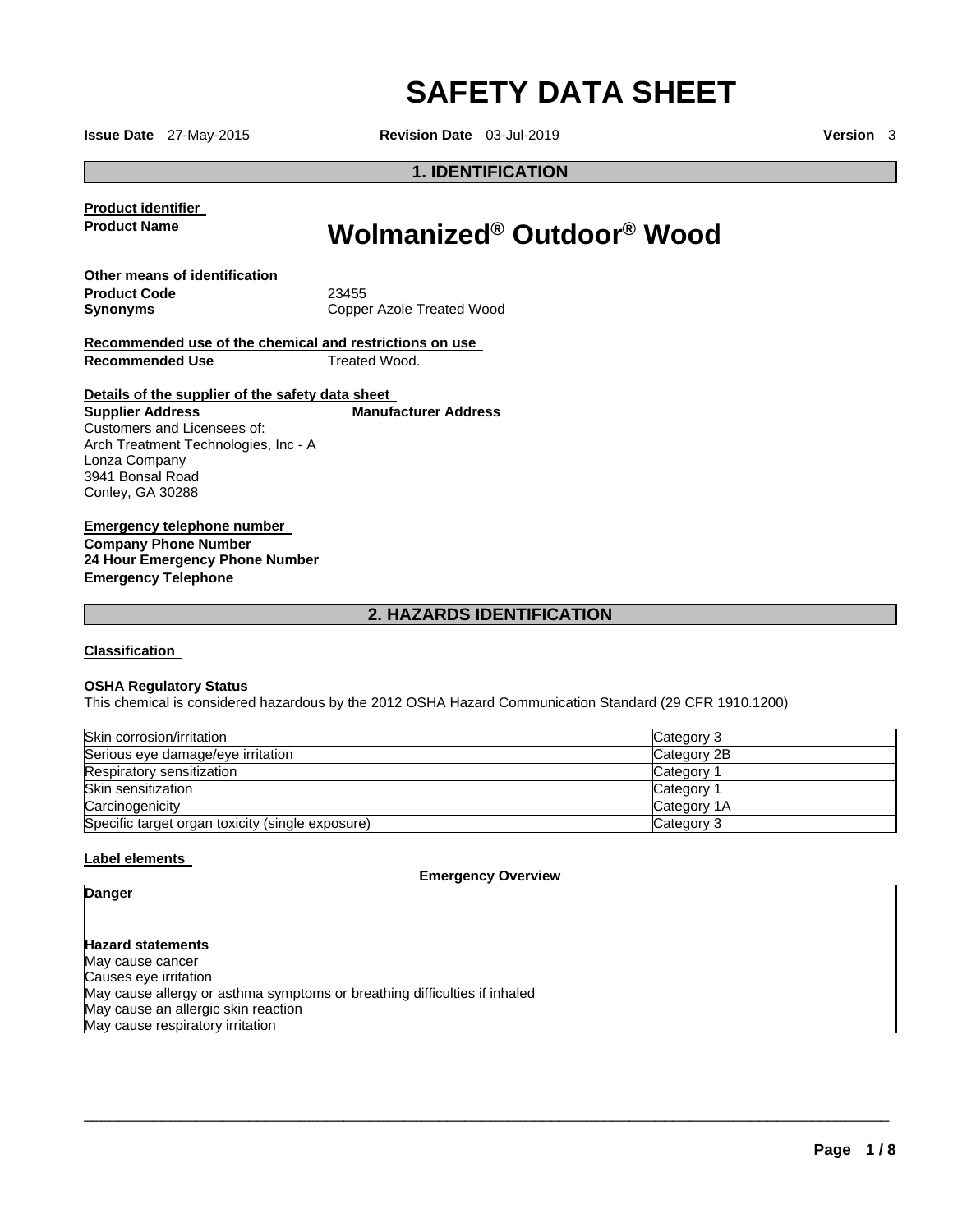Causes mild skin irritation



#### **Precautionary Statements - Prevention**

Obtain special instructions before use Do not handle until all safety precautions have been read and understood Use personal protective equipment as required Wash face, hands and any exposed skin thoroughly after handling Avoid breathing dust/fume/gas/mist/vapors/spray Use only outdoors or in a well-ventilated area

#### **Precautionary Statements - Response**

IF exposed or concerned: Get medical advice/attention IF IN EYES: Rinse cautiously with water for several minutes. Remove contact lenses, if present and easy to do. Continue rinsing If eye irritation persists: Get medical advice/attention IF INHALED: Remove victim to fresh air and keep at rest in a position comfortable for breathing

\_\_\_\_\_\_\_\_\_\_\_\_\_\_\_\_\_\_\_\_\_\_\_\_\_\_\_\_\_\_\_\_\_\_\_\_\_\_\_\_\_\_\_\_\_\_\_\_\_\_\_\_\_\_\_\_\_\_\_\_\_\_\_\_\_\_\_\_\_\_\_\_\_\_\_\_\_\_\_\_\_\_\_\_\_\_\_\_\_\_\_\_\_

#### **Hazards not otherwise classified (HNOC)**

Not applicable

#### **Other Information**

Causes mild skin irritation

# **3. COMPOSITION/INFORMATION ON INGREDIENTS**

#### **Substance**

This material is considered hazardous by the OSHA Hazard Communication Standard (29 CFR 1910.1200).

**Synonyms Copper Azole Treated Wood.** 

| <b>Chemical Name</b>        | CAS No.             | Weight-%  | <b>Trade Secret</b> |
|-----------------------------|---------------------|-----------|---------------------|
| Wood and Wood Dust          | <b>NOT ASSIGNED</b> | 100<br>99 |                     |
| Copper Ethanolamine Complex | 14215-52-2          |           |                     |

# **4. FIRST AID MEASURES**

#### **Description of first aid measures**

**General advice** In case of accident or unwellness, seek medical advice immediately (show directions for use or safety data sheet if possible).

**Eye contact Immediately flush with plenty of water.** After initial flushing, remove any contact lenses and continue flushing for at least 15 minutes. Do not rub affected area.

 $\overline{\phantom{a}}$  , and the set of the set of the set of the set of the set of the set of the set of the set of the set of the set of the set of the set of the set of the set of the set of the set of the set of the set of the s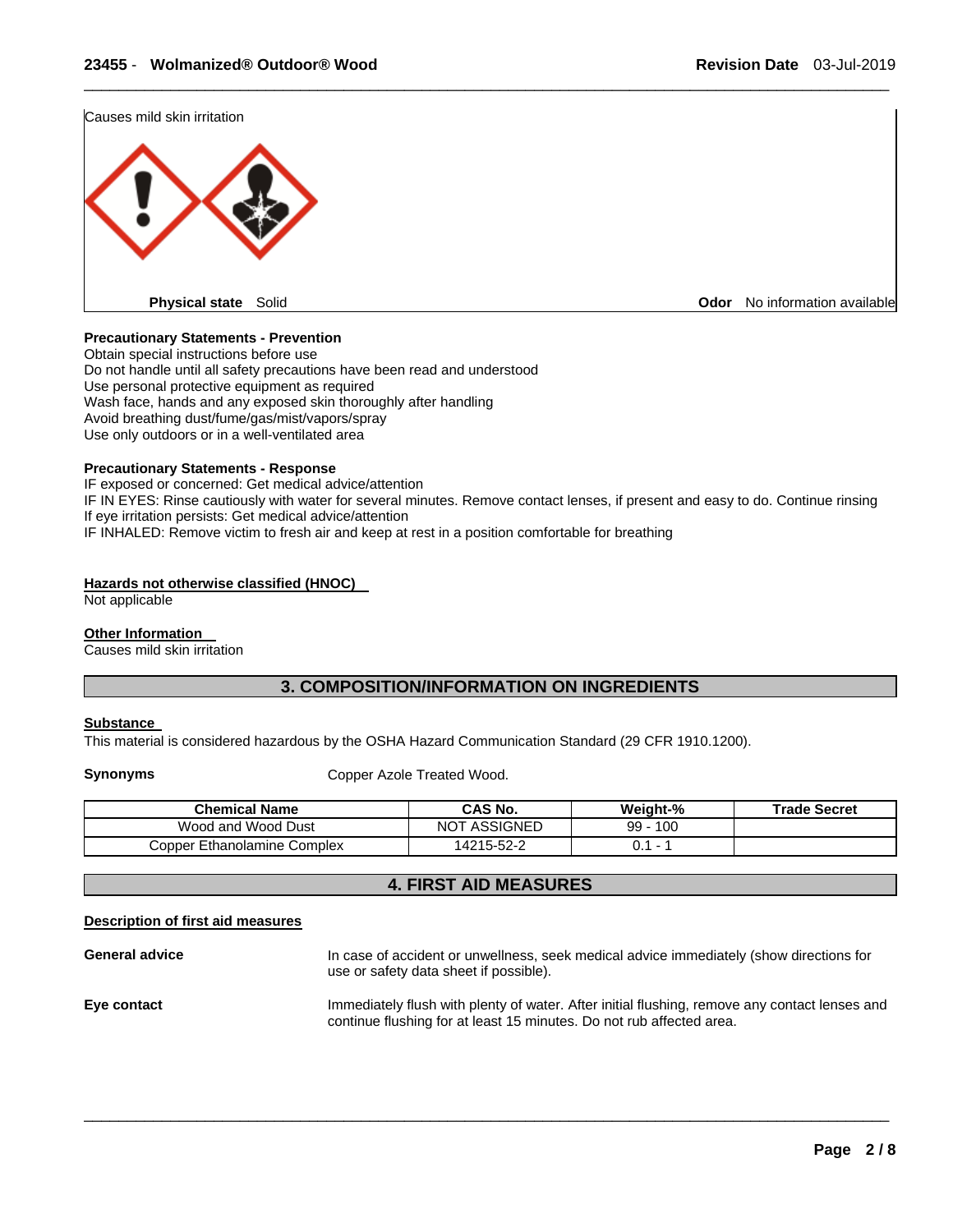| Skin contact                                                | IF ON SKIN (or hair): Remove/Take off immediately all contaminated clothing. Rinse skin<br>with water/shower.                                                                   |  |
|-------------------------------------------------------------|---------------------------------------------------------------------------------------------------------------------------------------------------------------------------------|--|
| <b>Inhalation</b>                                           | Remove to fresh air. Call a physician immediately. If not breathing, give artificial respiration.                                                                               |  |
| Ingestion                                                   | If swallowed, call a poison control center or physician immediately. If swallowed, do not<br>induce vomiting: seek medical advice immediately and show this container or label. |  |
| Most important symptoms and effects, both acute and delayed |                                                                                                                                                                                 |  |
| <b>Symptoms</b>                                             | See Section 11: TOXICOLOGICAL INFORMATION.                                                                                                                                      |  |
|                                                             | Indication of any immediate medical attention and special treatment needed                                                                                                      |  |
| Note to physicians                                          | May cause sensitization in susceptible persons. Treat symptomatically.                                                                                                          |  |

\_\_\_\_\_\_\_\_\_\_\_\_\_\_\_\_\_\_\_\_\_\_\_\_\_\_\_\_\_\_\_\_\_\_\_\_\_\_\_\_\_\_\_\_\_\_\_\_\_\_\_\_\_\_\_\_\_\_\_\_\_\_\_\_\_\_\_\_\_\_\_\_\_\_\_\_\_\_\_\_\_\_\_\_\_\_\_\_\_\_\_\_\_

**5. FIRE-FIGHTING MEASURES** 

### **Suitable extinguishing media**

Use extinguishing measures that are appropriate to local circumstances and the surrounding environment. Carbon dioxide (CO2). Water spray or fog.

**Unsuitable extinguishing media** Do not use a solid water stream as it may scatter and spread fire.

#### **Specific hazards arising from the chemical**

In the event of fire and/or explosion do not breathe fumes. May cause sensitization in susceptible persons.

Hazardous combustion products Carbon monoxide. Carbon dioxide (CO2). Nitrogen oxides (NOx).

# **Explosion data Sensitivity to Mechanical Impact** None.

**Sensitivity to Static Discharge** None.

#### **Protective equipment and precautions for firefighters**

As in any fire, wear self-contained breathing apparatus pressure-demand, MSHA/NIOSH (approved or equivalent) and full protective gear.

# **6. ACCIDENTAL RELEASE MEASURES**

 $\overline{\phantom{a}}$  , and the set of the set of the set of the set of the set of the set of the set of the set of the set of the set of the set of the set of the set of the set of the set of the set of the set of the set of the s

#### **Personal precautions, protective equipment and emergency procedures**

| <b>Personal precautions</b>                          | Ensure adequate ventilation, especially in confined areas.           |
|------------------------------------------------------|----------------------------------------------------------------------|
| For emergency responders                             | Use personal protection recommended in Section 8.                    |
| <b>Environmental precautions</b>                     |                                                                      |
| <b>Environmental precautions</b>                     | See Section 12: ECOLOGICAL INFORMATION.                              |
| Methods and material for containment and cleaning up |                                                                      |
| <b>Methods for containment</b>                       | Cover powder spill with plastic sheet or tarp to minimize spreading. |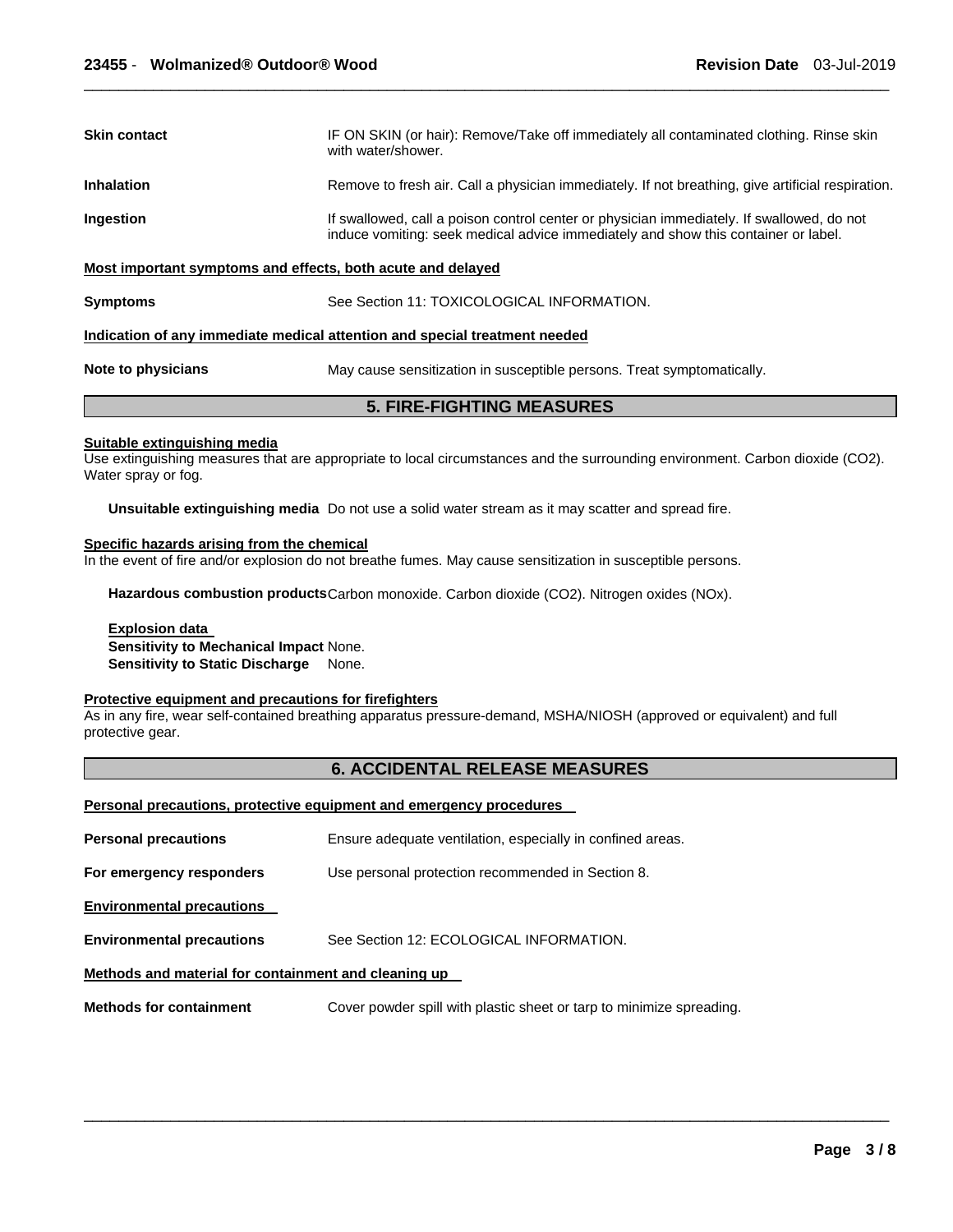| Methods for cleaning up                                      | Cover powder spill with plastic sheet or tarp to minimize spreading and keep powder dry.<br>Take up mechanically, placing in appropriate containers for disposal. Avoid creating dust.<br>Clean contaminated surface thoroughly. Pick up and transfer to properly labeled containers.<br>After cleaning, flush away traces with water. Take precautionary measures against static<br>discharges.                        |  |
|--------------------------------------------------------------|-------------------------------------------------------------------------------------------------------------------------------------------------------------------------------------------------------------------------------------------------------------------------------------------------------------------------------------------------------------------------------------------------------------------------|--|
|                                                              | <b>7. HANDLING AND STORAGE</b>                                                                                                                                                                                                                                                                                                                                                                                          |  |
| <b>Precautions for safe handling</b>                         |                                                                                                                                                                                                                                                                                                                                                                                                                         |  |
| Advice on safe handling                                      | Do not burn treated wood. Do not use pressure treated chips or sawdust as mulch. Use<br>with local exhaust ventilation. May form combustible dust concentrations in air. Take<br>precautionary measures against static discharges. Avoid contact with skin, eyes or clothing.<br>Wash contaminated clothing before reuse. Do not eat, drink or smoke when using this<br>product. Do not breathe dust/mist/vapors/spray. |  |
| Conditions for safe storage, including any incompatibilities |                                                                                                                                                                                                                                                                                                                                                                                                                         |  |
| <b>Storage Conditions</b>                                    | Avoid generation of dust.                                                                                                                                                                                                                                                                                                                                                                                               |  |
| Incompatible materials                                       | None known based on information supplied.                                                                                                                                                                                                                                                                                                                                                                               |  |

\_\_\_\_\_\_\_\_\_\_\_\_\_\_\_\_\_\_\_\_\_\_\_\_\_\_\_\_\_\_\_\_\_\_\_\_\_\_\_\_\_\_\_\_\_\_\_\_\_\_\_\_\_\_\_\_\_\_\_\_\_\_\_\_\_\_\_\_\_\_\_\_\_\_\_\_\_\_\_\_\_\_\_\_\_\_\_\_\_\_\_\_\_

# **8. EXPOSURE CONTROLS/PERSONAL PROTECTION**

#### **Control parameters**

| <b>Chemical Name</b>                                                  | <b>ACGIH TLV</b>                                                                                                                                                                                                                                                                                             | <b>OSHA PEL</b>                                                                                                                                                                                                                                                                                                                                                                                                                                 | <b>NIOSH IDLH</b>                                                                         |
|-----------------------------------------------------------------------|--------------------------------------------------------------------------------------------------------------------------------------------------------------------------------------------------------------------------------------------------------------------------------------------------------------|-------------------------------------------------------------------------------------------------------------------------------------------------------------------------------------------------------------------------------------------------------------------------------------------------------------------------------------------------------------------------------------------------------------------------------------------------|-------------------------------------------------------------------------------------------|
| Wood and Wood Dust                                                    | 1.0 mg/m $3$ Inhalable,                                                                                                                                                                                                                                                                                      | 15 mg/m <sup>3</sup> Total Dust                                                                                                                                                                                                                                                                                                                                                                                                                 |                                                                                           |
| <b>NOT ASSIGNED</b>                                                   | 0.5 mg/m <sup>3</sup> Inhalable Western Red                                                                                                                                                                                                                                                                  | 5.0 mg/m <sup>3</sup> Respirable Fraction                                                                                                                                                                                                                                                                                                                                                                                                       |                                                                                           |
|                                                                       | Cedar                                                                                                                                                                                                                                                                                                        |                                                                                                                                                                                                                                                                                                                                                                                                                                                 |                                                                                           |
| <b>Appropriate engineering controls</b>                               |                                                                                                                                                                                                                                                                                                              |                                                                                                                                                                                                                                                                                                                                                                                                                                                 |                                                                                           |
| <b>Engineering Controls</b>                                           | is recommended in processing and storage areas.                                                                                                                                                                                                                                                              | Showers. Eyewash stations. Ventilation: Saw, cut or machine wood outdoors or in well<br>ventilated areas. Due to the explosive potential of dust when suspended in air,<br>precautions should be taken when sawing, sanding, or machining wood or wood products<br>to prevent sparks or other ignition sources. If required, use wet methods and/or explosion<br>suppression systems to reduce generation of dust. Local exhaust ventilation is | recommended when sawing, sanding, or machining this product. General dilution ventilation |
| Individual protection measures, such as personal protective equipment |                                                                                                                                                                                                                                                                                                              |                                                                                                                                                                                                                                                                                                                                                                                                                                                 |                                                                                           |
| <b>Eye/face protection</b>                                            | untreated wood.                                                                                                                                                                                                                                                                                              | Use safety glasses with side shields or chemical goggles when sawing or cutting treated or                                                                                                                                                                                                                                                                                                                                                      |                                                                                           |
| Skin and body protection                                              | Wear leather gloves. Wear long sleeve shirt, pants, and steel-toed shoes when handling<br>treated or untreated wood.                                                                                                                                                                                         |                                                                                                                                                                                                                                                                                                                                                                                                                                                 |                                                                                           |
| <b>Respiratory protection</b>                                         | NIOSH approved N95 or better dust mask.                                                                                                                                                                                                                                                                      | None normally required. When sawing or cutting treated or untreated wood, wear a                                                                                                                                                                                                                                                                                                                                                                |                                                                                           |
| <b>General Hygiene Considerations</b>                                 | Handle in accordance with good industrial hygiene and safety practice. Do not eat, drink or<br>smoke when using this product. Take off all contaminated clothing and wash it before<br>reuse. Avoid contact with skin, eyes or clothing. Wash face, hands and any exposed skin<br>thoroughly after handling. |                                                                                                                                                                                                                                                                                                                                                                                                                                                 |                                                                                           |

 $\overline{\phantom{a}}$  , and the set of the set of the set of the set of the set of the set of the set of the set of the set of the set of the set of the set of the set of the set of the set of the set of the set of the set of the s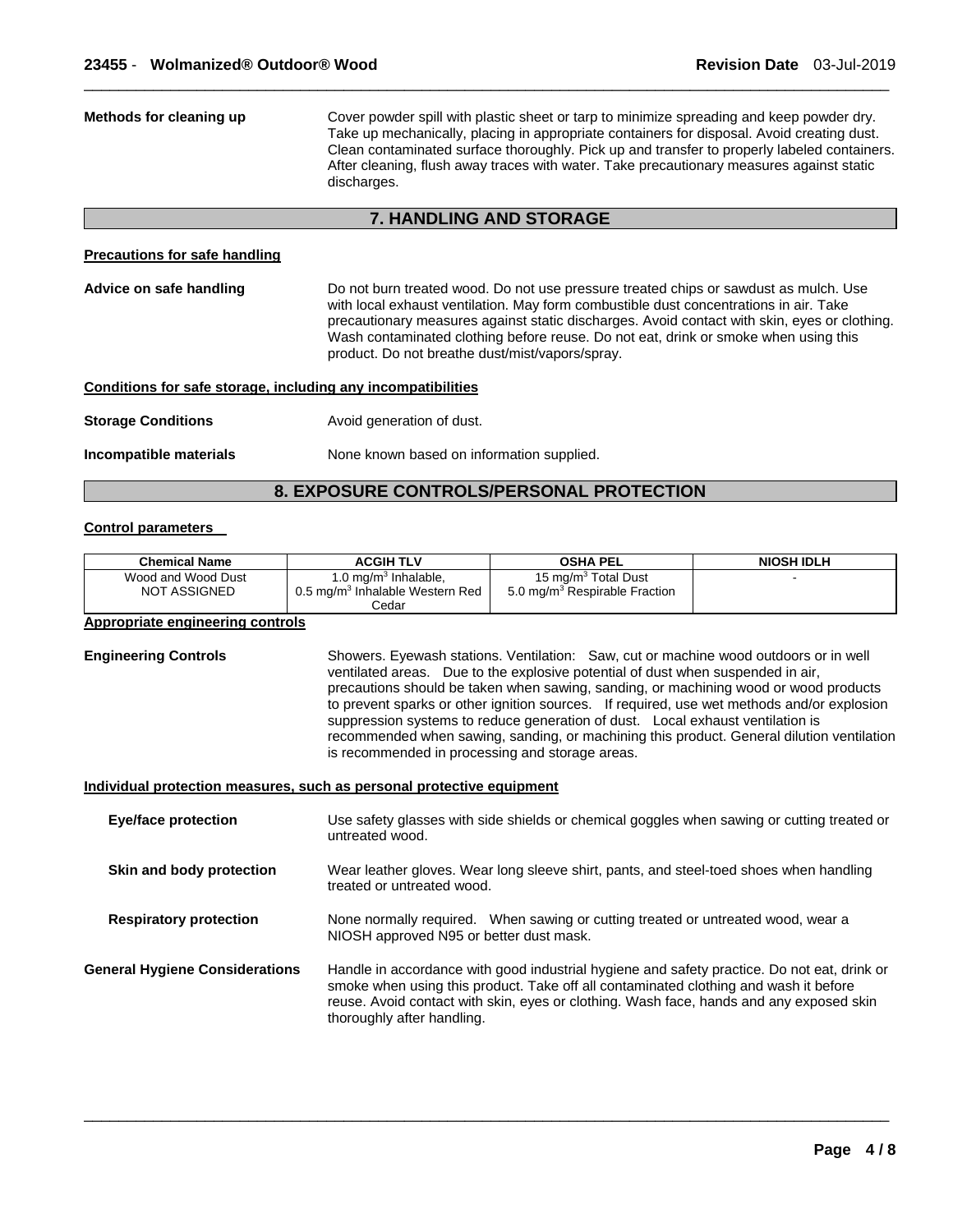# **9. PHYSICAL AND CHEMICAL PROPERTIES**

\_\_\_\_\_\_\_\_\_\_\_\_\_\_\_\_\_\_\_\_\_\_\_\_\_\_\_\_\_\_\_\_\_\_\_\_\_\_\_\_\_\_\_\_\_\_\_\_\_\_\_\_\_\_\_\_\_\_\_\_\_\_\_\_\_\_\_\_\_\_\_\_\_\_\_\_\_\_\_\_\_\_\_\_\_\_\_\_\_\_\_\_\_

#### **Information on basic physical and chemical properties**

**Physical state Solid** 

**Property**<br> **Property**<br> **PREMACK PROPERTY ASSESS FOR A PROPERTY ASSESS FOR A PROPERTY PROPERTY REMACK PROPERTY PROPERTY PROPERTY PROPERTY**<br> **PRIMACK PROPERTY PROPERTY A PRIMACK PRIMACK PRIMACK PRIMACK PROPERTY PROPERTY PRI Melting point / freezing point** <br> **Boiling point / boiling range** <br>
No information available **Boiling point / boiling range Flash point Evaporation rate Communisty Communist Communist Communist Communist Communist Communist Communist Communist Communist Communist Communist Communist Communist Communist Communist Communist Communist Communist Communist C Flammability (solid, gas) Flammability Limit in Air Upper flammability limit:** No information available **Lower flammability limit:** No information available **Vapor pressure and information available**<br> **Vapor density**<br>
No information available **Vapor density <b>Vapor** density **No information available**<br> **Relative density No information available Relative density <br>
Water solubility Molec Solution available Water solubility Molec No information available Solubility in other solvents<br>Partition coefficient Autoignition temperature No information available**<br> **Decomposition temperature No information available Decomposition temperature Kinematic viscosity No information available Dynamic viscosity**<br> **Explosive properties**<br>
No information available **Oxidizing properties** 

#### **Other Information**

No information available<br>No information available

No information available<br>No information available No information available<br>No information available No information available<br>
No information available

**Softening point 1996 Consumersion Softening point 1996 Consumersion and Mondon Available Mondon Available** Mondon<br> **No information available Molecular weight <br>VOC Content (%) <br>No information available<br>No information available No information available Density No information available Bulk density No information available** 

# **10. STABILITY AND REACTIVITY**

 $\overline{\phantom{a}}$  , and the set of the set of the set of the set of the set of the set of the set of the set of the set of the set of the set of the set of the set of the set of the set of the set of the set of the set of the s

# **Reactivity**

No data available

#### **Chemical stability**

Stable under recommended storage conditions.

#### **Possibility of Hazardous Reactions**

None under normal processing.

### **Conditions to avoid**

Extremes of temperature and direct sunlight.

#### **Incompatible materials**

**Appearance No information available <b>Color No information available Color Color No information available Color No** information available **Color Color No** information available **No information available**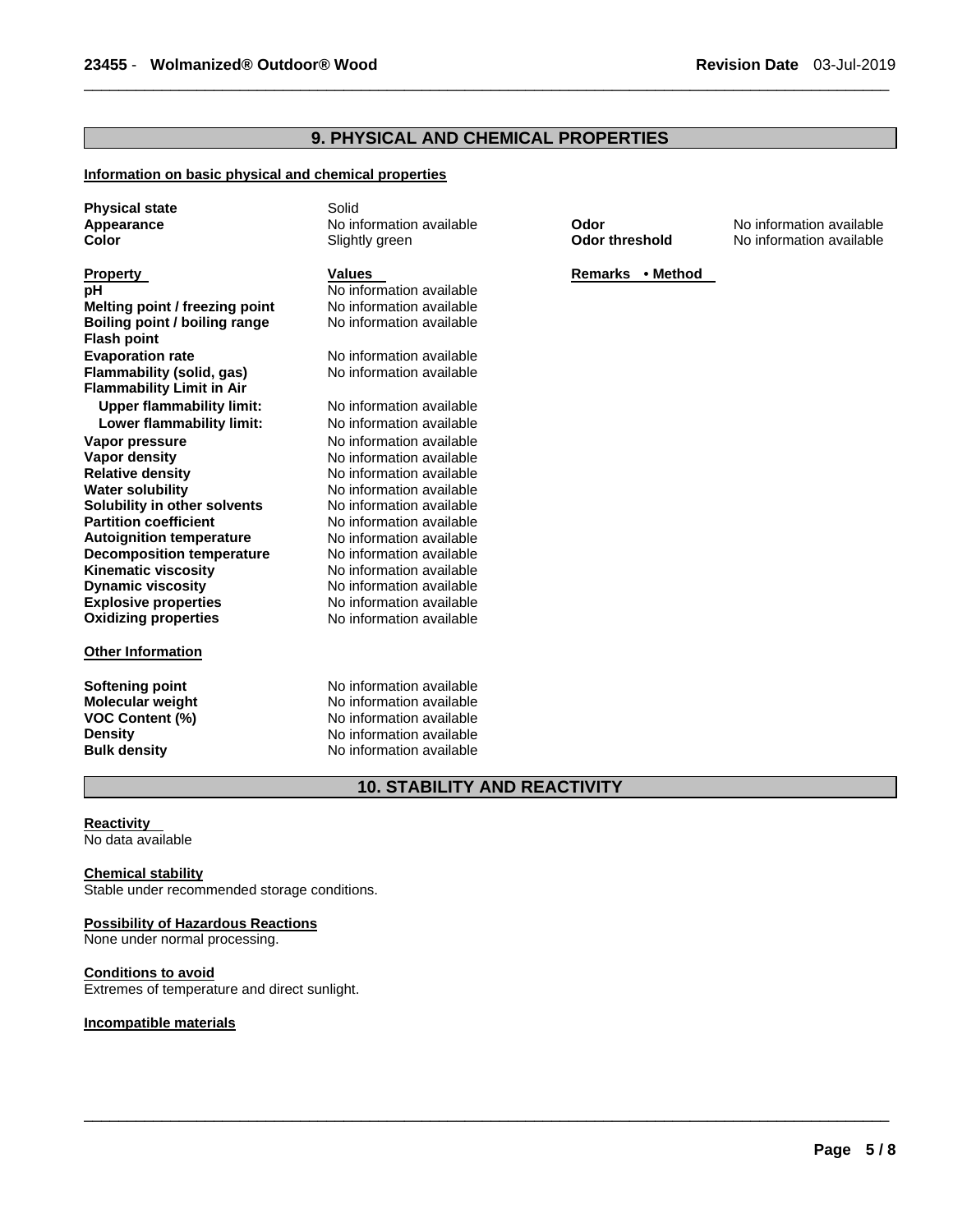None known based on information supplied.

#### **Hazardous Decomposition Products**

None known based on information supplied.

#### **11. TOXICOLOGICAL INFORMATION**

\_\_\_\_\_\_\_\_\_\_\_\_\_\_\_\_\_\_\_\_\_\_\_\_\_\_\_\_\_\_\_\_\_\_\_\_\_\_\_\_\_\_\_\_\_\_\_\_\_\_\_\_\_\_\_\_\_\_\_\_\_\_\_\_\_\_\_\_\_\_\_\_\_\_\_\_\_\_\_\_\_\_\_\_\_\_\_\_\_\_\_\_\_

# **Information on likely routes of exposure**

#### **Product Information**

| <b>Inhalation</b>   | WOOD and WOOD DUST :. May cause cancer. May cause sensitization by inhalation. May<br>cause allergy or asthma symptoms or breathing difficulties if inhaled. |
|---------------------|--------------------------------------------------------------------------------------------------------------------------------------------------------------|
| Eye contact         | WOOD and WOOD DUST :. Irritating to eyes.                                                                                                                    |
| <b>Skin contact</b> | WOOD and WOOD DUST :. May cause irritation. May cause allergic skin reaction.                                                                                |
| <b>Ingestion</b>    | WOOD and WOOD DUST :. Harmful if swallowed.                                                                                                                  |
|                     |                                                                                                                                                              |

#### **Information on toxicological effects**

**Symptoms** No information available.

#### **Delayed and immediate effects as well as chronic effects from short and long-term exposure**

| <b>Chemical Name</b>                           | <b>ACGIH</b> | <b>IARC</b> | <b>NTP</b> | OSHA |
|------------------------------------------------|--------------|-------------|------------|------|
| Wood and Wood Dust<br><b>ASSIGNED</b><br>$NO+$ |              | Group       |            |      |

*IARC (International Agency for Research on Cancer) Group 1 - Carcinogenic to Humans OSHA (Occupational Safety and Health Administration of the US Department of Labor) X - Present* 

**Numerical measures of toxicity - Product Information** 

**ATEmix (oral) ATEmix (dermal) ATEmix (inhalation-gas) ATEmix (inhalation-dust/mist) ATEmix (inhalation-vapor)** 

#### **Numerical measures of toxicity**

### **12. ECOLOGICAL INFORMATION**

 $\overline{\phantom{a}}$  , and the set of the set of the set of the set of the set of the set of the set of the set of the set of the set of the set of the set of the set of the set of the set of the set of the set of the set of the s

#### **Ecotoxicity**

**Persistence and degradability** No information available.

**Bioaccumulation** No information available.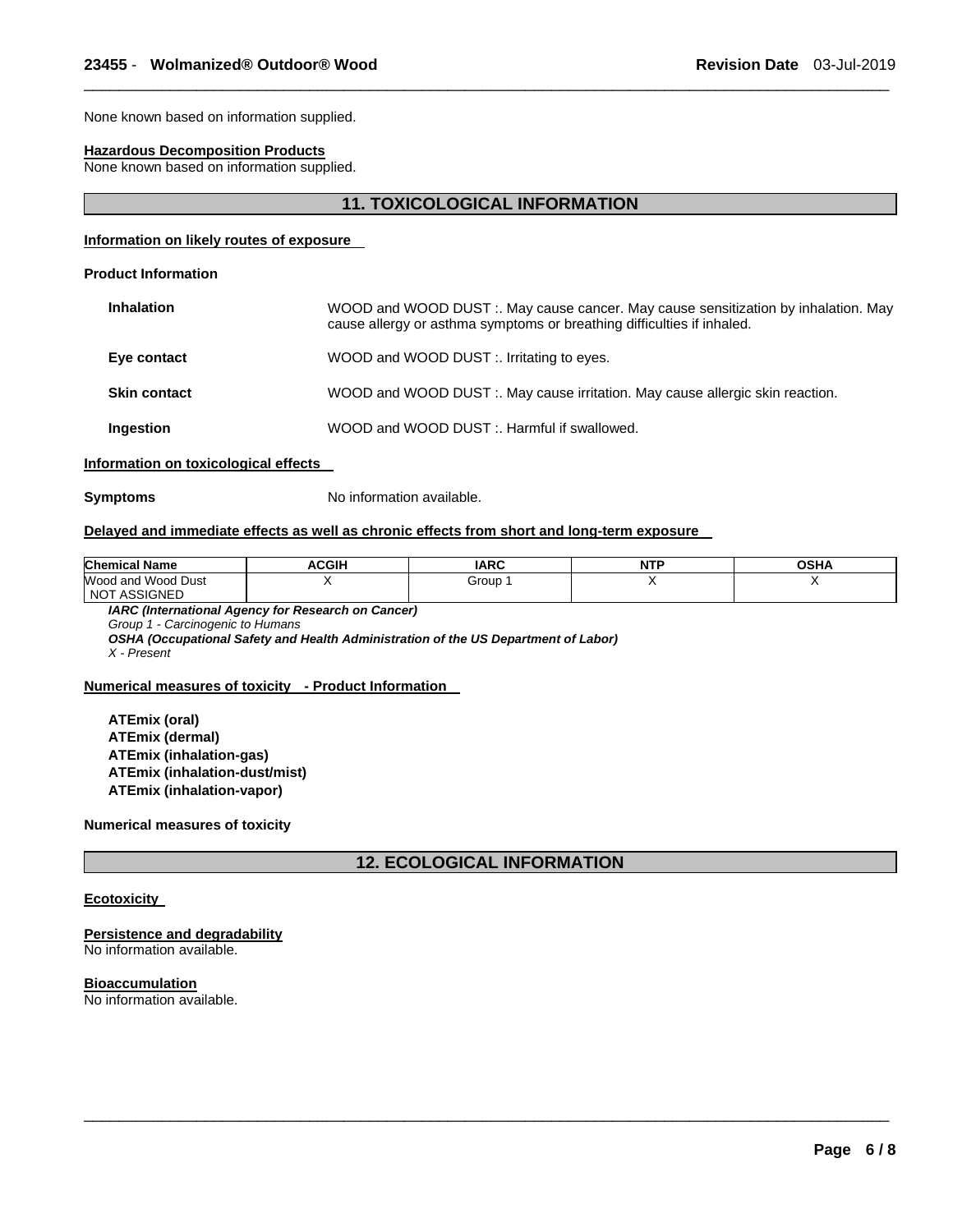#### **Other adverse effects** No information available

# **13. DISPOSAL CONSIDERATIONS**

\_\_\_\_\_\_\_\_\_\_\_\_\_\_\_\_\_\_\_\_\_\_\_\_\_\_\_\_\_\_\_\_\_\_\_\_\_\_\_\_\_\_\_\_\_\_\_\_\_\_\_\_\_\_\_\_\_\_\_\_\_\_\_\_\_\_\_\_\_\_\_\_\_\_\_\_\_\_\_\_\_\_\_\_\_\_\_\_\_\_\_\_\_

#### **Waste treatment methods**

| Disposal of wastes | This material, as supplied, is not a hazardous waste according to Federal regulations (40 |
|--------------------|-------------------------------------------------------------------------------------------|
|                    | CFR 261). Dispose of in accordance with federal, state and local regulations.             |

**Contaminated packaging Mo information available.** 

# **14. TRANSPORT INFORMATION**

# **DOT** Not regulated

|                                  | <b>15. REGULATORY INFORMATION</b> |
|----------------------------------|-----------------------------------|
| <b>International Inventories</b> |                                   |
| <b>TSCA</b>                      | Complies                          |
| <b>DSL/NDSL</b>                  | Complies                          |
| <b>EINECS/ELINCS</b>             | Complies                          |
| <b>ENCS</b>                      | Complies                          |
| <b>IECSC</b>                     | Complies                          |
| <b>KECL</b>                      | Complies                          |
| <b>PICCS</b>                     | Complies                          |
| <b>AICS</b>                      | Complies                          |

**Legend: TSCA** - United States Toxic Substances Control Act Section 8(b) Inventory

**DSL/NDSL** - Canadian Domestic Substances List/Non-Domestic Substances List

**EINECS/ELINCS** - European Inventory of Existing Chemical Substances/European List of Notified Chemical Substances

**ENCS** - Japan Existing and New Chemical Substances

**IECSC** - China Inventory of Existing Chemical Substances

**KECL** - Korean Existing and Evaluated Chemical Substances

**PICCS** - Philippines Inventory of Chemicals and Chemical Substances

**AICS** - Australian Inventory of Chemical Substances

# **US Federal Regulations**

#### **SARA 313**

Section 313 of Title III of the Superfund Amendments and Reauthorization Act of 1986 (SARA). This product does not contain any chemicals which are subject to the reporting requirements of the Act and Title 40 of the Code of Federal Regulations, Part 372

| SARA 311/312 Hazard Categories    |     |
|-----------------------------------|-----|
| Acute health hazard               | Yes |
| <b>Chronic Health Hazard</b>      | Yes |
| Fire hazard                       | Yes |
| Sudden release of pressure hazard | No  |
| <b>Reactive Hazard</b>            | N٥  |

#### **CWA (Clean Water Act)**

This product contains the following substances which are regulated pollutants pursuant to the Clean Water Act (40 CFR 122.21 and 40 CFR 122.42)

 $\overline{\phantom{a}}$  , and the set of the set of the set of the set of the set of the set of the set of the set of the set of the set of the set of the set of the set of the set of the set of the set of the set of the set of the s

Copper Ethanolamine Complex is expressed as Copper